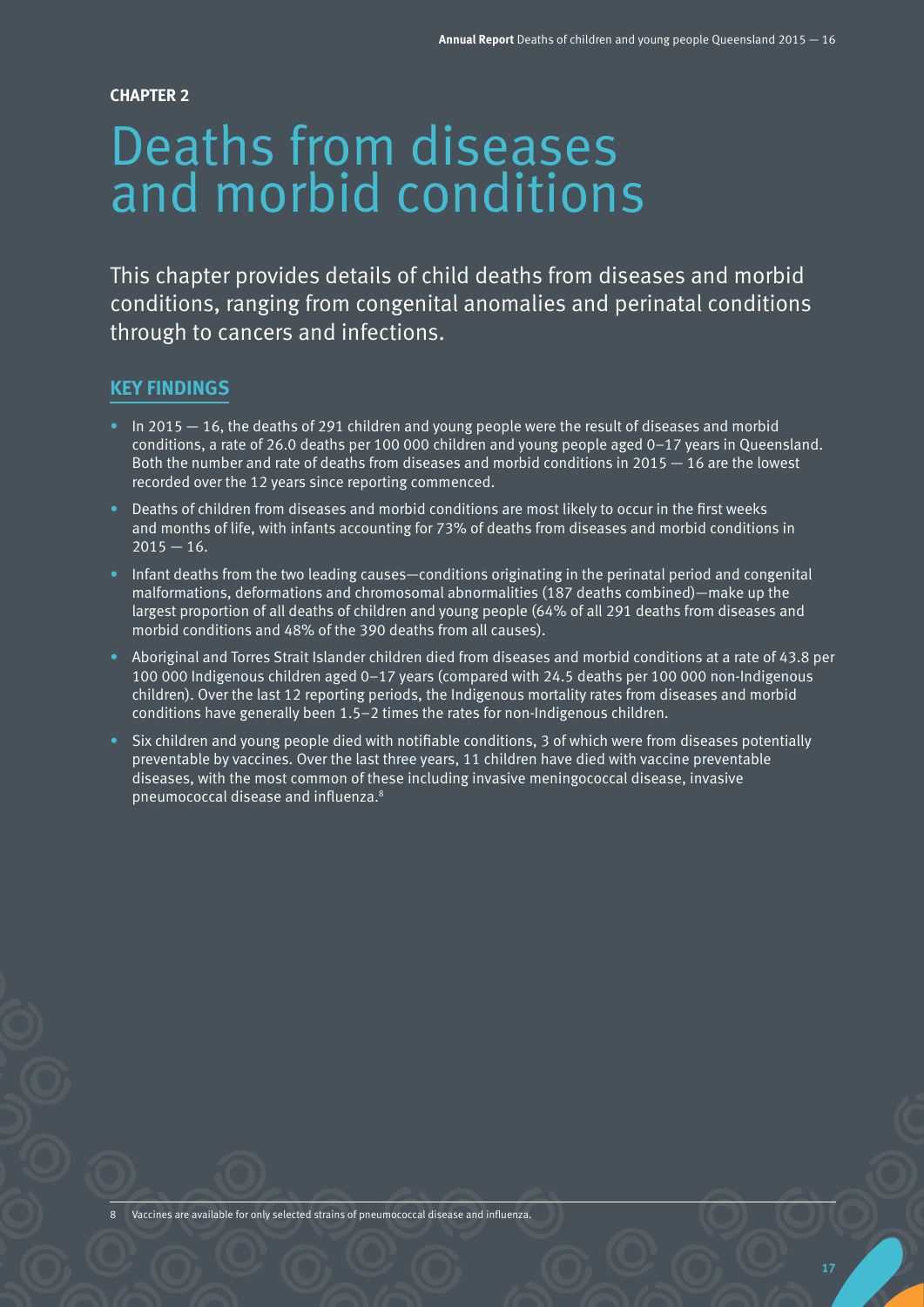# **DEATHS FROM DISEASES AND MORBID CONDITIONS 2013 — 16**

An expanded version of Table 2.1 containing data since 2004 is available online at [www.qfcc.qld.gov.au](http://www.qfcc.qld.gov.au).

#### **Table 2.1: Summary of deaths from diseases and morbid conditions of children and young people in Queensland 2013 — 16**

|                                                     | $2013 - 14$<br>$2014 - 15$  |                     |                              | $2015 - 16$         |                              |                            |                      |
|-----------------------------------------------------|-----------------------------|---------------------|------------------------------|---------------------|------------------------------|----------------------------|----------------------|
|                                                     | <b>Total</b><br>$\mathbf n$ | Rate per<br>100 000 | <b>Total</b><br>$\mathbf{n}$ | Rate per<br>100 000 | <b>Total</b><br>$\mathbf{n}$ | <b>Rate per</b><br>100 000 | Rate per<br>100 000  |
| All deaths from diseases and morbid conditions      |                             |                     |                              |                     |                              |                            |                      |
| <b>Diseases and morbid conditions</b>               | 367                         | 33.2                | 338                          | 30.2                | 291                          | 26.0                       | 29.7                 |
| Explained diseases and morbid conditions            | 336                         | 30.4                | 318                          | 28.4                | 285                          | 25.5                       | 28.0                 |
| Unexplained diseases and morbid conditions          | 31                          | 2.8                 | 20                           | 1.8                 | 6                            | 0.5                        | 1.7                  |
| SIDS and undetermined causes (infants)              | 29                          | 2.6                 | 18                           | 1.6                 | 5                            | $0.4\,$                    | 1.6                  |
| Undetermined $\rightarrow$ 1 year                   | $\overline{2}$              | $^\star$            | $\overline{2}$               | $\star$             | $\mathbf{1}$                 | $\star$                    | 0.1                  |
| <b>Sex<sup>a</sup></b>                              |                             |                     |                              |                     |                              |                            |                      |
| Female                                              | 171                         | 31.8                | 163                          | 30.0                | 128                          | 23.5                       | 28.3                 |
| Male                                                | 195                         | 34.3                | 173                          | 30.2                | 163                          | 28.4                       | 30.9                 |
| <b>Age category</b>                                 |                             |                     |                              |                     |                              |                            |                      |
| Under 1 year                                        | 291                         | 456.2               | 265                          | 426.4               | 212                          | 341.1                      | 411.9                |
| $1-4$ years                                         | 31                          | 12.3                | 25                           | 9.8                 | 17                           | 6.7                        | 9.5                  |
| $5-9$ years                                         | 23                          | 7.4                 | 16                           | 5.0                 | 18                           | 5.7                        | 6.0                  |
| $10-14$ years                                       | 10                          | 3.4                 | 12                           | 4.0                 | 23                           | 7.6                        | 5.0                  |
| $15-17$ years                                       | 12                          | 6.6                 | 20                           | 10.9                | 21                           | 11.5                       | 9.7                  |
| <b>Aboriginal and Torres Strait Islander status</b> |                             |                     |                              |                     |                              |                            |                      |
| Indigenous                                          | 51                          | 59.5                | 46                           | 53.1                | 38                           | 43.8                       | 51.9                 |
| Non-Indigenous                                      | 316                         | 31.0                | 292                          | 28.3                | 253                          | 24.5                       | 27.8                 |
| Geographical area of usual residence (ARIA+)        |                             |                     |                              |                     |                              |                            |                      |
| Remote                                              | 20                          | 37.4                | 15                           | 28.3                | 13                           | 24.5                       | 30.2                 |
| Regional                                            | 127                         | 31.0                | 123                          | 29.8                | 109                          | 26.4                       | 29.0                 |
| Metropolitan                                        | 210                         | 32.6                | 181                          | 27.7                | 159                          | 24.4                       | 28.1                 |
| Socio-economic status of usual residence (SEIFA)    |                             |                     |                              |                     |                              |                            |                      |
| Low to very low                                     | 178                         | 40.2                | 161                          | 36.2                | 128                          | 28.8                       | 35.0                 |
| Moderate                                            | 58                          | 27.0                | 56                           | 25.9                | 58                           | 26.8                       | 26.5                 |
| High to very high                                   | 121                         | 27.0                | 102                          | 22.4                | 95                           | 20.8                       | 23.2                 |
| Known to the child protection system                |                             |                     |                              |                     |                              |                            |                      |
| Known to the child protection system                | 47                          | 28.1                | 15                           | 15.5                | 17                           | 20.2                       | $\ddot{\phantom{a}}$ |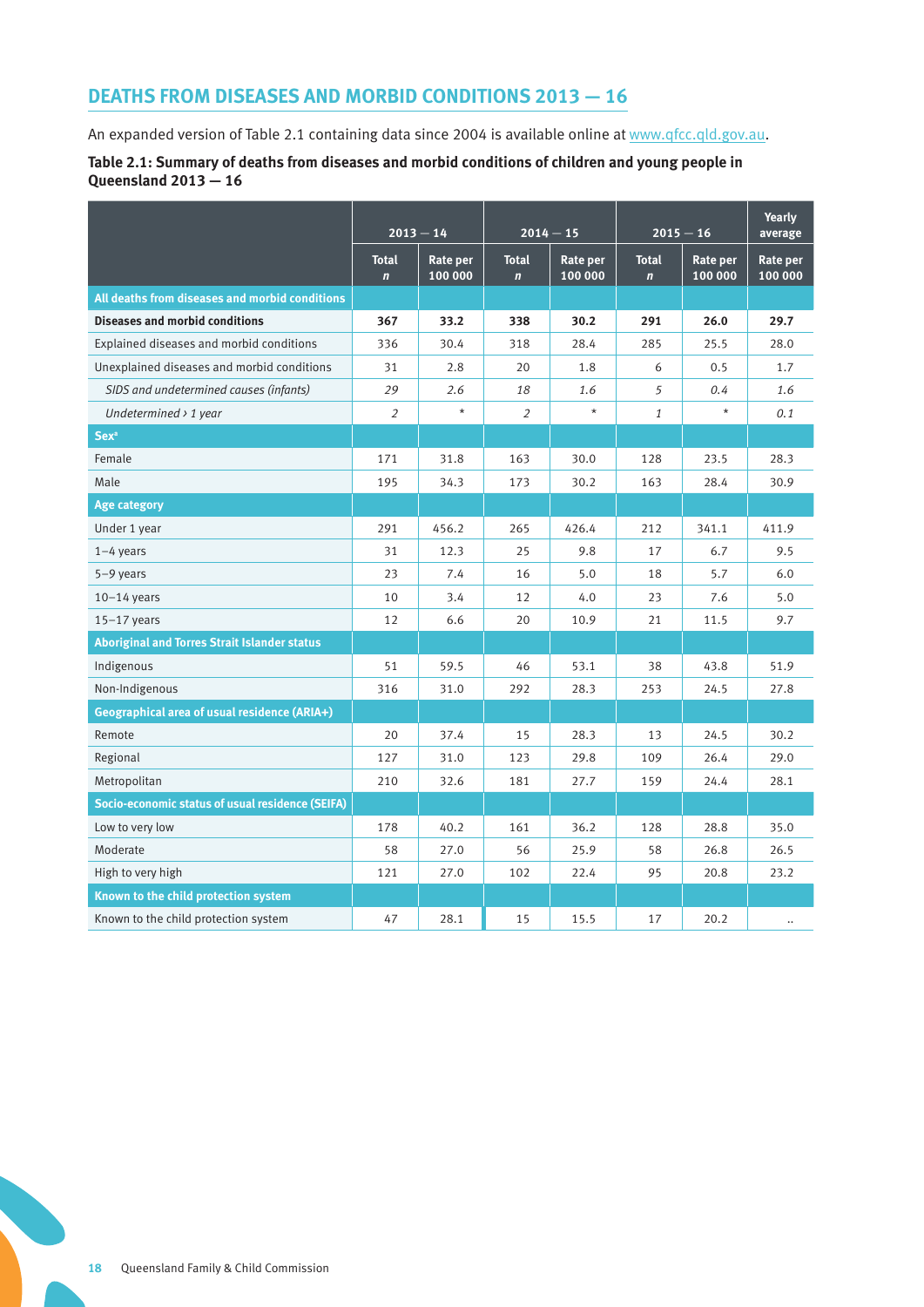|                             | $2013 - 14$                 |                     | $2014 - 15$                 |                            | $2015 - 16$                 |                     | <b>Yearly</b><br>average |
|-----------------------------|-----------------------------|---------------------|-----------------------------|----------------------------|-----------------------------|---------------------|--------------------------|
|                             | <b>Total</b><br>$\mathbf n$ | Rate per<br>100 000 | <b>Total</b><br>$\mathbf n$ | <b>Rate per</b><br>100 000 | <b>Total</b><br>$\mathbf n$ | Rate per<br>100 000 | Rate per<br>100 000      |
| <b>Perinatal conditions</b> |                             |                     |                             |                            |                             |                     |                          |
| Perinatal conditions        | 150                         | 235.2               | 146                         | 234.9                      | 120                         | 193.1               | 223.1                    |
| Indigenous                  | 22                          | 422.7               | 19                          | 354.4                      | 23                          | 429.0               | 397.9                    |
| <b>Congenital anomalies</b> |                             |                     |                             |                            |                             |                     |                          |
| Congenital anomalies        | 95                          | 8.6                 | 93                          | 8.3                        | 79                          | 7.1                 | 8.0                      |
| Indigenous                  | 5                           | 5.8                 | 12                          | 13.8                       | 6                           | 6.9                 | 8.8                      |
| <b>Neoplasms</b>            |                             |                     |                             |                            |                             |                     |                          |
| Neoplasms                   | 20                          | 1.8                 | 21                          | 1.9                        | 31                          | 2.8                 | 2.1                      |
| Indigenous                  | 3                           | $\star$             | $\theta$                    | 0.0                        | $\overline{2}$              | $\star$             | 1.9                      |
| <b>Infections</b>           |                             |                     |                             |                            |                             |                     |                          |
| Infections                  | 23                          | 2.1                 | 18                          | 1.6                        | 18                          | 1.6                 | 1.8                      |
| Indigenous                  | 3                           | $\star$             | 5                           | 5.8                        | 4                           | 4.6                 | 4.6                      |

Data source: Queensland Child Death Register (2013 — 16)

Rates have not been calculated for numbers less than four.

.. Average across the three-year period has not been calculated due to the break in series (see note 4).

a Excludes deaths of children where sex was undetermined.

1. Data presented here is current in the Queensland Child Death Register as at August 2016 and thus may differ from those presented in previously published reports.

2. Rates are based on the most up-to-date denominator data available and are calculated per 100 000 children (in the sex/age/Indigenous status/ARIA+ region/SEIFA region) in Queensland each year. Rates for the 2013 — 14 period use the ERP data as at June 2013 and rates for the  $2014 - 15$  and  $2015 - 16$  periods use the ERP data as at June 2014.

3. Rates for the various types of diseases and morbid conditions are calculated per 100 000 children aged 0–17 years in Queensland in each year, with the exception of 'Perinatal conditions', which is calculated per 100 000 children under the age of 1 year in Queensland.

4. For 2013 — 14, the number of children known to the child protection system represents the number of children whose deaths were registered in the reporting period, who were known to the DCCSDS within the three-year period prior to their death. From 2014 — 15 on, this relates to the deaths of children known to the DCCSDS within the one-year period prior to their death. The denominator for calculating rates is the number of children aged 0–17 who were known to the DCCSDS, through either being subject to a child concern report, notification, investigation and assessment, ongoing intervention, orders or placement, in the one-year period prior to the reporting period.

5. ARIA+ and SEIFA exclude the deaths of children whose usual place of residence was outside Queensland.

6. Yearly average rates have been calculated using the ERP data as at June 2014.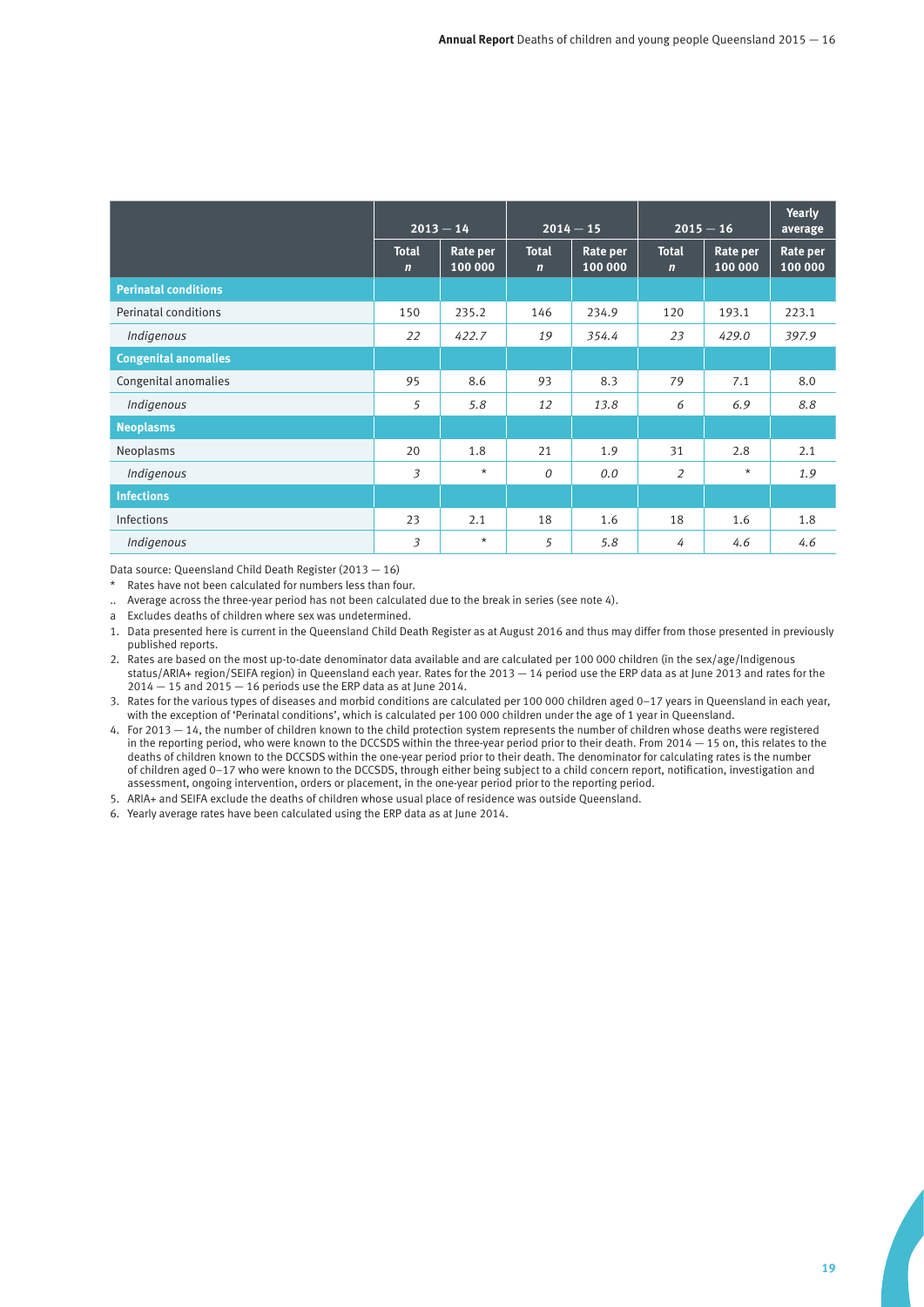# **DEATHS FROM DISEASES AND MORBID CONDITIONS: FINDINGS 2015 — 16**

During 2015 — 16, the deaths of 291 children and young people from diseases and morbid conditions were registered in Queensland, at a rate of 26.0 deaths per 100 000 children aged 0–17 years. This is the lowest number and rate of deaths from diseases and morbid conditions since reporting commenced in 2004. It should be noted that 35 deaths were still pending a cause of death at the time of reporting, and based on previous years a large proportion of these deaths are likely to be found to be from diseases and morbid conditions. The number of deaths from diseases and morbid conditions since 2004 ranges from 291 to 420 per year, with an average of 369 per year.<sup>9</sup>

Diseases and morbid conditions were the leading cause of death in 2015  $-$  16, accounting for 75% of the 390 deaths.

The leading causes of mortality from diseases and morbid conditions were conditions originating in the perinatal period (120 deaths) and congenital malformations, deformations and chromosomal abnormalities (79 deaths). Together, these causes accounted for 68% of all deaths from diseases and morbid conditions.

## **Sex**

During 2015 — 16, there were 128 deaths of female children from diseases and morbid conditions, compared to 163 male children.

In the current reporting period, the mortality rate from diseases and morbid conditions for males is higher than the rate for females (28.4 deaths per 100 000 male children aged 0–17 years, compared to 23.5 deaths per 100 000 female children).

## **Age**

There is generally an inverse relationship between children's age and deaths due to diseases and morbid conditions. That is, the likelihood of children dying from diseases and morbid conditions decreases with increasing age. Rates for 2015 — 16 were generally consistent with this trend. Table 2.2 provides counts of the causes of death from diseases and morbid conditions, for each age category.

# **Infants (under 1 year)**

Children are significantly more likely to die from diseases and morbid conditions in the first year of life than at any other age. Infants under 1 year accounted for 73% of deaths due to diseases and morbid conditions during 2015 — 16 (212 of 291 deaths), at a rate of 341.1 deaths per 100 000 infants. The infant mortality rate from diseases and morbid conditions (using live births as the denominator) is 3.4 deaths per 1000 live births.

Infant deaths from the two leading causes—conditions originating in the perinatal period (118 deaths) and congenital malformations, deformations and chromosomal abnormalities (69 deaths) represent 64% of all 291 deaths from diseases and morbid conditions and 48% of all 390 child deaths.

Table 2.3 shows the age and selected causes of infant deaths.

Infant deaths are divided into neonatal and post-neonatal periods. Neonatal deaths are those occurring in the first 28 days after birth (0–27 days), while post-neonatal deaths occur during the remainder of the first year (28–364 days). The overall number of deaths from diseases and morbid conditions decreases significantly in the post-neonatal period.

9 Tables with data for 2004 - 16 are available online at [www.qfcc.qld.gov.au](http://www.qfcc.qld.gov.au)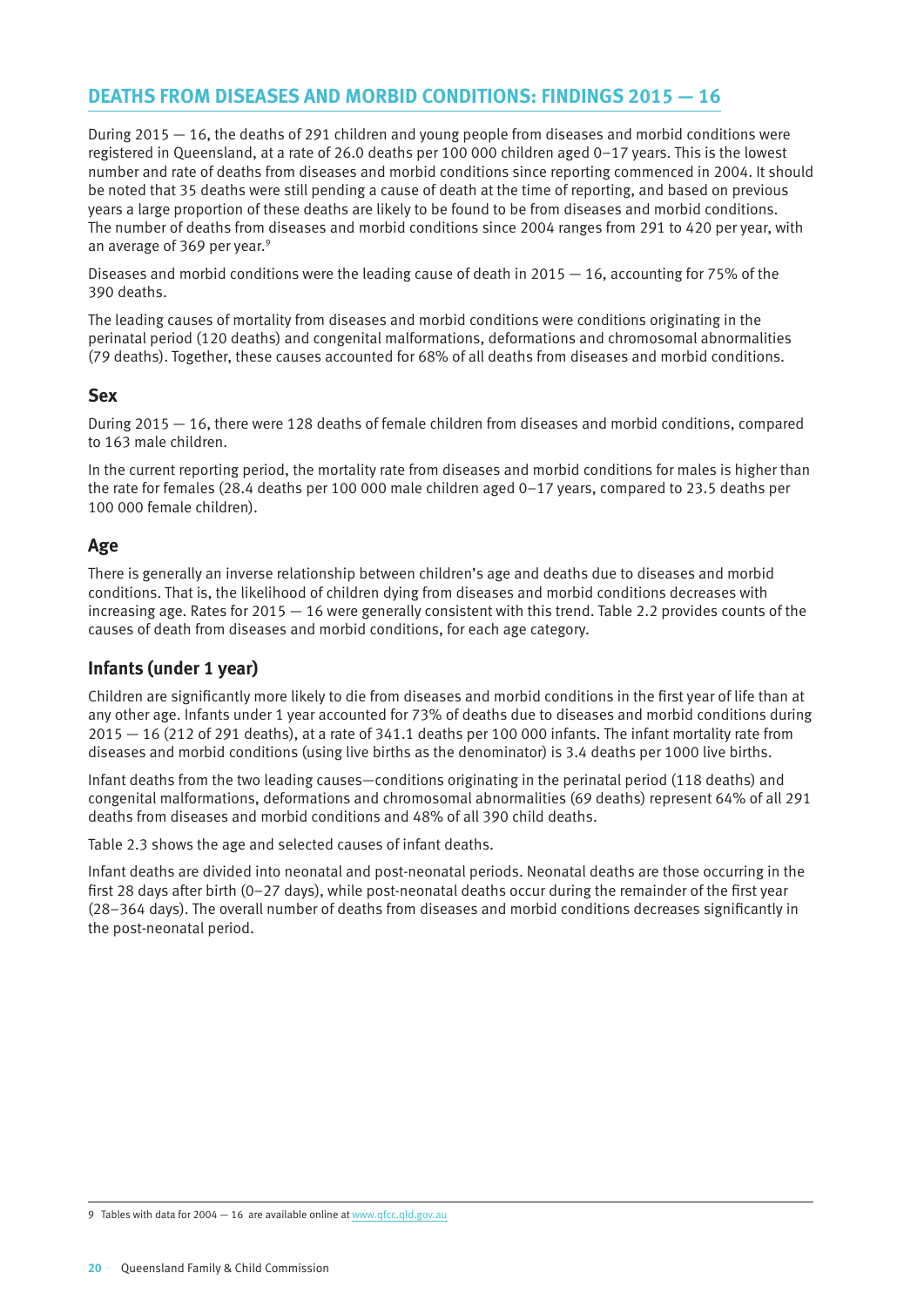|                                                                                                                     | <b>Under</b><br>1 year | $1 - 4$<br>vears | $5 - 9$<br>vears | $10 - 14$<br>vears | $15 - 17$<br>vears | <b>Total</b>   |       | Rate per |
|---------------------------------------------------------------------------------------------------------------------|------------------------|------------------|------------------|--------------------|--------------------|----------------|-------|----------|
| <b>Cause of death</b>                                                                                               | $\mathbf n$            | $\mathbf n$      | $\mathbf n$      | $\mathbf n$        | $\mathbf n$        | $\overline{ }$ | %     | 100 000  |
| Certain conditions originating in the perinatal<br>period (P00-P96)                                                 | 118                    | $\overline{2}$   | $\Omega$         | $\Omega$           | $\Omega$           | 120            | 41.2  | 10.7     |
| Congenital malformations, deformations and<br>chromosomal abnormalities (Q00-Q99)                                   | 69                     | 3                | $\overline{2}$   | 4                  | $\mathbf{1}$       | 79             | 27.2  | 7.1      |
| Neoplasms (C00-D48)                                                                                                 | 3                      | 6                | 6                | 10                 | 6                  | 31             | 10.7  | 2.8      |
| SIDS and undetermined causes (R95-R99)                                                                              | 5                      | $\Omega$         | $\Omega$         | $\mathbf{1}$       | $\Omega$           | 6              | 2.1   | 0.5      |
| Diseases of the nervous system (G00-G99)                                                                            | 3                      | $\overline{2}$   | $\mathbf{1}$     | 1                  | 5                  | 12             | 4.2   | 1.1      |
| Certain infectious and parasitic diseases (A00-B99)                                                                 | $\overline{2}$         | $\Omega$         | $\overline{2}$   | $\mathbf{1}$       | $\Omega$           | 5              | 1.7   | 0.4      |
| Endocrine, nutritional and metabolic diseases<br>$(EOO-E90)$                                                        | 1                      | $\Omega$         | $\mathbf{1}$     | 1                  | 5                  | 8              | 2.7   | 0.7      |
| Diseases of the respiratory system (J00-J99)                                                                        | 5                      | 3                | 3                | 4                  | $\mathbf{1}$       | 16             | 5.5   | 1.4      |
| Diseases of the circulatory system (I00-I99)                                                                        | 4                      | $\mathbf{1}$     | $\Omega$         | $\mathbf{1}$       | 3                  | 9              | 3.1   | 0.8      |
| Diseases of the blood and blood-forming organs<br>and certain disorders involving the immune<br>mechanism (D50-D89) | $\overline{2}$         | $\Omega$         | $\Omega$         | $\Omega$           | $\Omega$           | $\overline{2}$ | 0.7   | $\star$  |
| Diseases of the digestive system (K00-K93)                                                                          | $\Omega$               | $\Omega$         | 3                | $\Omega$           | $\Omega$           | 3              | 1.0   | $\star$  |
| Total                                                                                                               | 212                    | 17               | 18               | 23                 | 21                 | 291            | 100.0 | 26.0     |
| <b>Rate per 100 000</b>                                                                                             | 341.1                  | 6.7              | 5.7              | 7.6                | 11.5               | 26.0           |       |          |

#### **Table 2.2: Deaths from diseases and morbid conditions by ICD-10 chapter level classification 2015 — 16**

Data source: Queensland Child Death Register (2015 — 16)

\* Rates have not been calculated for numbers less than four.

1. Rates by cause of death have been calculated per 100 000 children aged 0–17 years in Queensland or relevant age group. Rates for the 2015 — 16 period use the ERP data as at June 2014.

# **Neonatal period (0–27 days)**

Of the 212 infant deaths due to diseases and morbid conditions during  $2015 - 16$ , 79% (168 deaths) occurred in the neonatal period, at a rate of 2.7 neonatal deaths per 1000 live births. Of the 168 neonatal deaths, 63% (106 deaths) occurred on the day of birth and a further 22% (37 deaths) had occurred by the end of the first week.

The two leading causes—conditions originating in the perinatal period (110 deaths) and congenital malformations, deformations and chromosomal abnormalities (55 deaths) represent 98% of the neonatal deaths from diseases and morbid conditions and 42% of all 390 child deaths.

# **Post-neonatal period (28–364 days)**

During 2015 — 16 there were 44 deaths from diseases and morbid conditions during the post-neonatal period, at a rate of 0.7 deaths per 1000 live births.

The leading causes of death in the post-neonatal period were congenital malformations, deformations and chromosomal abnormalities (14 deaths) and conditions originating in the perinatal period (8 deaths).

## **SIDS and undetermined cases in neonates and post-neonates**

SUDI cases may take 1–2 years before a cause of death is finalised through autopsy and coronial investigations. Updated information for the 2013 — 14 period (where only one infant death was still pending a cause) records 5 neonate deaths and 24 post-neonate deaths as SIDS and undetermined. Consequently, SIDS and undetermined causes was the leading cause of death for infants in the post-neonatal period and thirdhighest in the neonatal period.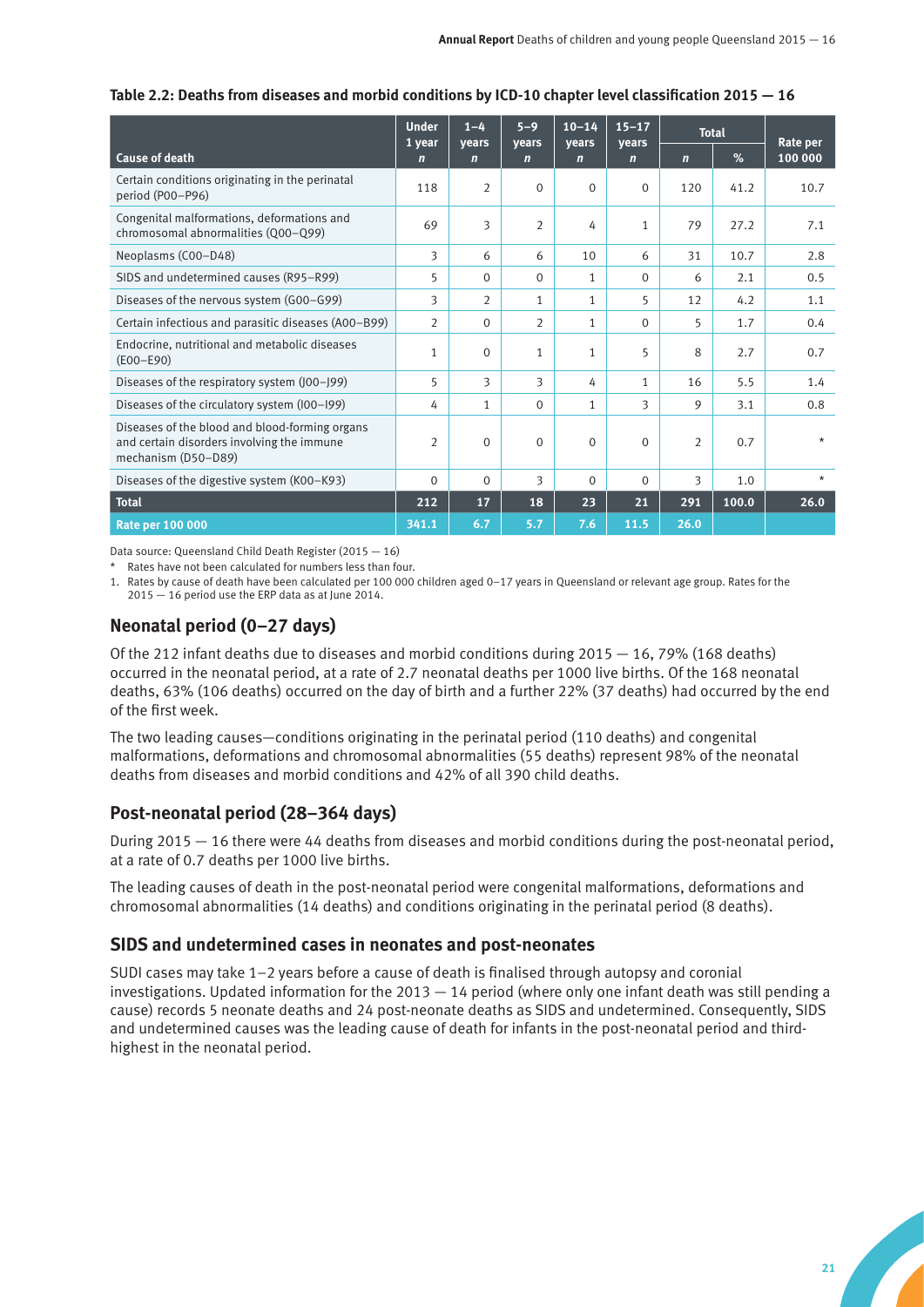#### **Table 2.3: Age and cause of infant deaths from diseases and morbid conditions 2015 — 16**

|                                       |                |                                                                                    |                                                                                                   | <b>Cause of death</b>                            |                                                      |                             |
|---------------------------------------|----------------|------------------------------------------------------------------------------------|---------------------------------------------------------------------------------------------------|--------------------------------------------------|------------------------------------------------------|-----------------------------|
| Age                                   |                | <b>Certain conditions</b><br>originating in the<br>perinatal period<br>$(POO-P96)$ | Congenital<br>malformations,<br>deformations and<br>chromosomal<br>abnormalities<br>$(Q00 - Q99)$ | SIDS and<br>undetermined causes<br>$(R95 - R99)$ | Other diseases and<br>morbid conditions <sup>a</sup> | <b>Total</b><br>$\mathbf n$ |
|                                       | $\langle 1$    | 71                                                                                 | 33                                                                                                | $\boldsymbol{0}$                                 | $\overline{2}$                                       | 106                         |
| <b>Neonatal</b><br>(age in  <br>days) | $1 - 6$        | 23                                                                                 | 13                                                                                                | $\mathbf{0}$                                     | $\mathbf{1}$                                         | 37                          |
|                                       | $7 - 27$       | 16                                                                                 | 9                                                                                                 | $\mathbf 0$                                      | $\Omega$                                             | 25                          |
| <b>Neonatal total</b>                 |                | 110                                                                                | 55                                                                                                | $\mathbf{0}$                                     | 3                                                    | 168                         |
|                                       | 1 <sup>b</sup> | 2                                                                                  | 4                                                                                                 | $\mathbf{1}$                                     | 4                                                    | 11                          |
|                                       | $\overline{2}$ | $\overline{2}$                                                                     | $\mathbf{1}$                                                                                      | $\overline{2}$                                   | $\overline{2}$                                       | $\overline{7}$              |
|                                       | 3              | 3                                                                                  | $\overline{2}$                                                                                    | $\mathbf{1}$                                     | $\mathbf 0$                                          | 6                           |
|                                       | 4              | $\mathbf{1}$                                                                       | $\overline{2}$                                                                                    | $\mathbf 0$                                      | 3                                                    | 6                           |
|                                       | 5              | $\mathbf 0$                                                                        | 0                                                                                                 | $\mathbf{1}$                                     | 2                                                    | $\overline{\mathbf{3}}$     |
|                                       | 6              | $\mathbf{0}$                                                                       | $\mathbf{1}$                                                                                      | $\mathbf 0$                                      | $\Omega$                                             | $\mathbf{1}$                |
| (age in months)<br>Post-neonatal      | $\overline{7}$ | $\mathbf{0}$                                                                       | $\overline{2}$                                                                                    | $\mathbf 0$                                      | $\Omega$                                             | $\overline{2}$              |
|                                       | 8              | $\mathbf{0}$                                                                       | $\mathbf{1}$                                                                                      | $\mathbf 0$                                      | 4                                                    | 5                           |
|                                       | 9              | $\mathbf 0$                                                                        | 0                                                                                                 | $\mathbf{0}$                                     | $\mathbf{1}$                                         | $\mathbf{1}$                |
|                                       | 10             | $\mathbf 0$                                                                        | 0                                                                                                 | $\mathbf 0$                                      | $\Omega$                                             | $\bf{0}$                    |
|                                       | 11             | $\mathbf 0$                                                                        | $\mathbf{1}$                                                                                      | $\boldsymbol{0}$                                 | $\mathbf{1}$                                         | $\overline{2}$              |
| <b>Post-neonatal total</b>            |                | 8                                                                                  | 14                                                                                                | 5                                                | 17                                                   | 44                          |
| <b>Total infants</b>                  |                | 118                                                                                | 69                                                                                                | 5 <sup>5</sup>                                   | 20                                                   | 212                         |

Data source: Queensland Child Death Register (2015 — 16)

a Includes diseases of the nervous system (G00–G99), diseases of the respiratory system (J00–J99), diseases of the blood-forming organs and certain disorders involving the immune mechanism (D50–D89), diseases of the circulatory system (I00–I99), diseases of the digestive system (K00–K93), endocrine, nutritional and metabolic diseases (E00–E90), certain infectious and parasitic diseases (A00–B99) and neoplasms (C00–D48).

b 28 days to two months.

## **Children aged 1−17 years**

For children aged over one year, the following findings were evident in Table 2.2:

**Children aged 1−4 years** died from diseases and morbid conditions at a rate of 6.7 deaths per 100 000 children for this age category (17 deaths). Neoplasms were the leading cause of death (6 deaths).

**Children aged 5−9 years** died from diseases and morbid conditions at a rate of 5.7 deaths per 100 000 children for this age category (18 deaths). Neoplasms were the leading cause of death (6 deaths).

**Children aged 10−14 years** died from diseases and morbid conditions at a rate of 7.6 deaths per 100 000 children for this age category (23 deaths). Neoplasms were the leading cause of death (10 deaths).

**Young people aged 15−17 years** died from diseases and morbid conditions at a rate of 11.5 deaths per 100 000 children for this age category (21 deaths). Neoplasms were the leading cause of death (6 deaths), followed by diseases of the nervous system and endocrine, nutritional and metabolic diseases (5 deaths each).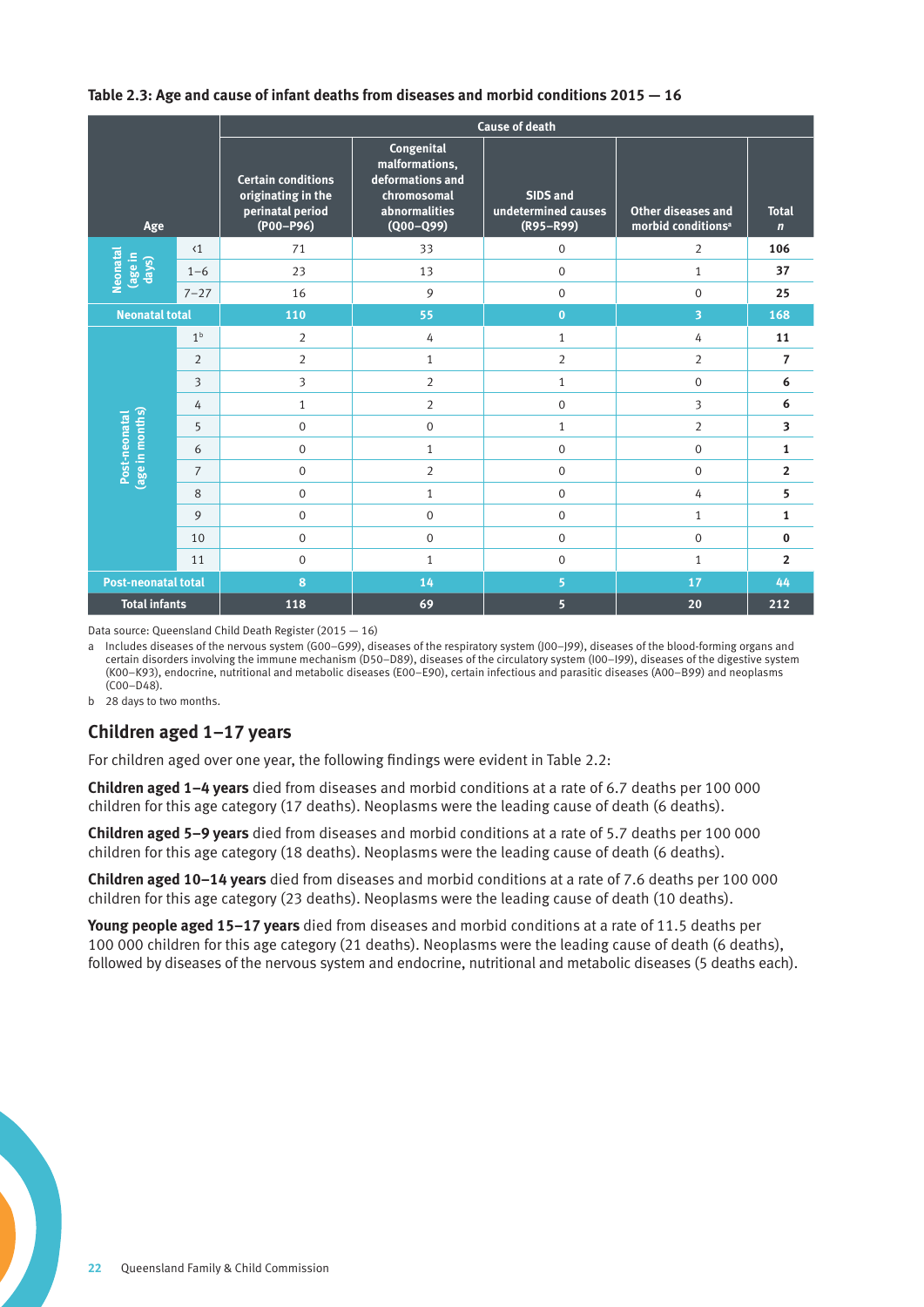## **Aboriginal and Torres Strait Islander status**

Of the 291 deaths from diseases and morbid conditions during 2015 — 16, 38 were of Aboriginal and Torres Strait Islander children.

In the current reporting period, the mortality rate from diseases and morbid conditions for Indigenous children was 1.8 times the rate for non-Indigenous children (43.8 deaths per 100 000 Indigenous children aged 0–17 years, compared to 24.5 deaths per 100 000 non-Indigenous children).

Indigenous children have been over-represented in deaths from diseases and morbid conditions since reporting commenced in 2004, with mortality rates generally 1.5–2 times the rates for non-Indigenous children.

### **Geographical area of usual residence (ARIA+)**

Of the 291 deaths from diseases and morbid conditions during  $2015 - 16$ , 13 were children who resided in remote areas of Queensland, 109 were children from regional areas and 159 were children from metropolitan areas.

In the current reporting period, the mortality rates from diseases and morbid conditions for children from remote, regional and metropolitan areas were similar (24.5, 26.4 and 24.4 deaths per 100 000 children aged  $0-17$  years).

#### **Socio-economic status of usual residence (SEIFA)**

Of the 291 deaths from diseases and morbid conditions during 2015 — 16, 128 were of children who resided in low to very low SES areas of Queensland, 58 were of children from moderate SES areas and 95 were of children from high to very high SES areas.

In the current reporting period, the mortality rates from diseases and morbid conditions for children from low to very low and moderate SES areas were slightly higher than the rate for children from high to very high SES areas (28.8 and 26.8 deaths per 100 000 children aged 0–17 years from low to very low or moderate SES areas, compared to 20.8 deaths per 100 000 children from high to very high SES areas).

#### **Children known to the child protection system**

Of the 291 deaths from diseases and morbid conditions during  $2015 - 16$ , 17 (6%) were of children known to the Queensland child protection system within the year before their death.

The 2015 — 16 mortality rate from diseases and morbid conditions for children known to the Queensland child protection system was lower than the rate for all Queensland children (20.2 deaths per 100 000 children known to the child protection system, compared with 26.0 deaths per 100 000 children aged 0–17 years).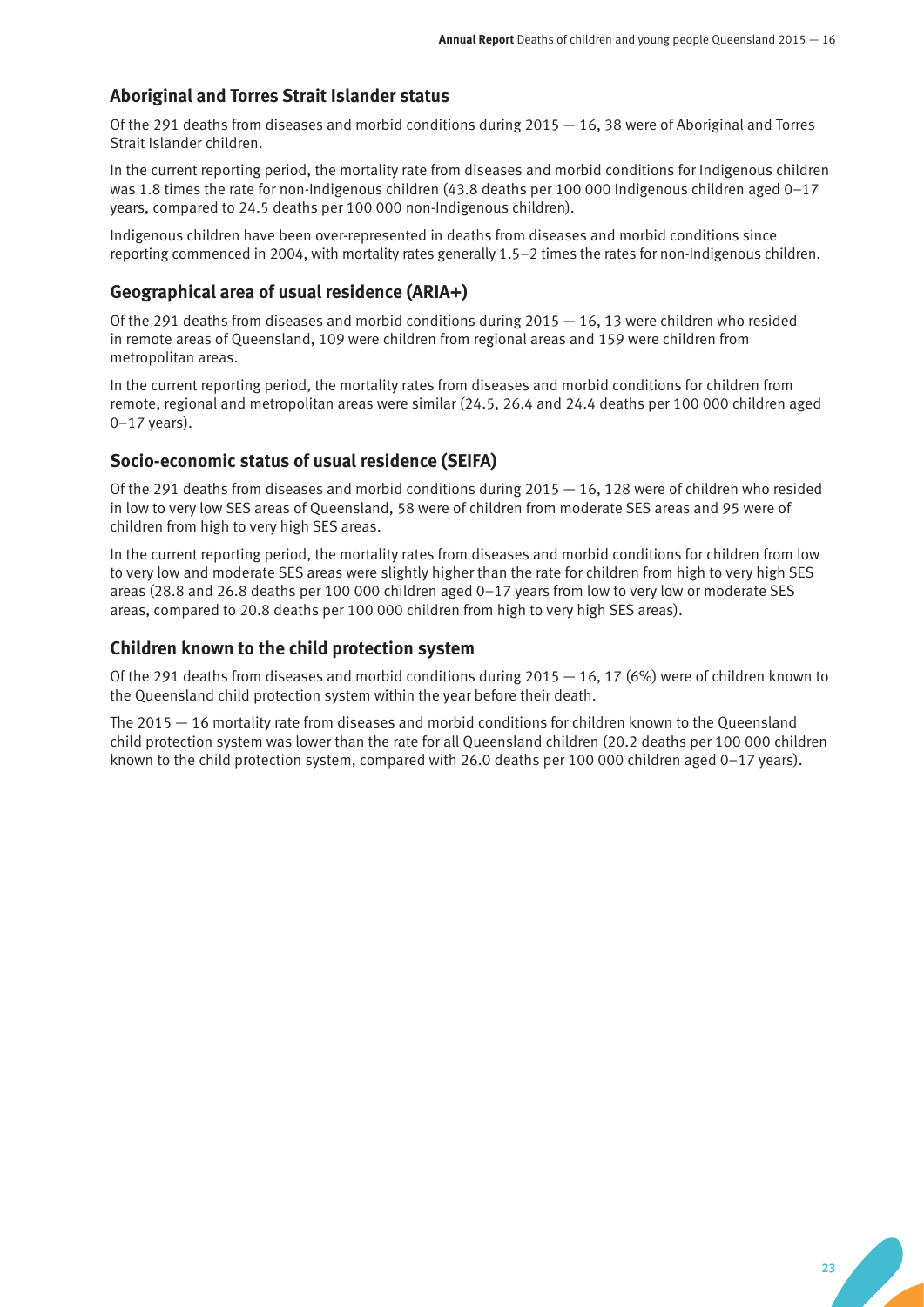# **MAJOR CAUSES**

As discussed above, the main causes of mortality from diseases and morbid conditions in Queensland during 2015 — 16 were conditions originating in the perinatal period (120 deaths) and congenital malformations, deformations and chromosomal abnormalities (79 deaths).

#### **Perinatal conditions**

During 2015 — 16 there were 120 child deaths from perinatal conditions, at a mortality rate of 193.1 deaths per 100 000 infants.<sup>10</sup> This represents a decrease of 18% from 146 deaths in 2014  $-$  15.

Perinatal conditions are diseases and conditions that originate during pregnancy or the neonatal period (first 28 days of life), even though death or morbidity may occur later. During 2015 — 16 only 2 of 120 deaths due to perinatal conditions occurred after infancy.

Perinatal conditions include maternal conditions that affect the newborn, such as complications of labour and delivery, disorders relating to foetal growth, length of gestation and birth weight, as well as disorders specific to the perinatal period such as respiratory and cardiovascular disorders, infections, and endocrine and metabolic disorders.

As shown in table 2.4, the majority of deaths due to perinatal conditions resulted from the foetus and/ or newborn being affected by maternal factors or complications of pregnancy, labour and delivery (51%, 61 deaths), followed by disorders related to the length of gestation and foetal growth (22%, 26 deaths). Together, these causes accounted for 73% of all deaths due to perinatal conditions (87 of 120 deaths).

| <b>Cause of death</b>                                                                                               | <b>Female</b><br>$\mathbf n$ | <b>Male</b><br>$\mathbf n$ | <b>Total</b><br>$\mathbf n$ | Rate per<br>100 000 |
|---------------------------------------------------------------------------------------------------------------------|------------------------------|----------------------------|-----------------------------|---------------------|
| Foetus and newborn affected by maternal factors and by<br>complications of pregnancy, labour and delivery (P00-P04) | 30                           | 31                         | 61                          | 98.2                |
| Disorders related to length of gestation and foetal growth (P05-P08)                                                | 9                            | 17                         | 26                          | 41.8                |
| Haemorrhagic and haematological disorders of foetus and newborn<br>$(P50 - P61)$                                    | 1                            | 3                          | 4                           | 6.4                 |
| Respiratory and cardiovascular disorders specific to the perinatal<br>period (P20-P29)                              | $\overline{2}$               | 5                          | $\overline{7}$              | 11.3                |
| Other disorders originating in the perinatal period (P90–P96)                                                       | 3                            | 4                          | 7                           | 11.3                |
| Infections specific to the perinatal period (P35–P39)                                                               | 2                            | 3                          | 5                           | 8.0                 |
| Digestive system disorders of foetus and newborn (P75–P78)                                                          | $\overline{2}$               | 7                          | 9                           | 14.5                |
| Conditions involving the integument and temperature regulation of<br>foetus and newborn (P80-P83)                   | $\mathbf 0$                  | $\mathbf{1}$               | 1                           | $\star$             |
| <b>Total</b>                                                                                                        | 49                           | 71                         | 120                         | 193.1               |
| <b>Rate per 100 000</b>                                                                                             | 161.3                        | 223.5                      | 193.1                       |                     |

#### **Table 2.4: Deaths due to perinatal conditions by sex 2015 — 16**

Data source: Queensland Child Death Register (2015 — 16)

Rates have not been calculated for numbers less than four.

1. Rates are calculated per 100 000 children under the age of 1 year in Queensland. Rates for the 2015 — 16 period use the ERP data as at June 2014.

10 All rates in this section have been given for infant populations, includes the deaths of two children over one year.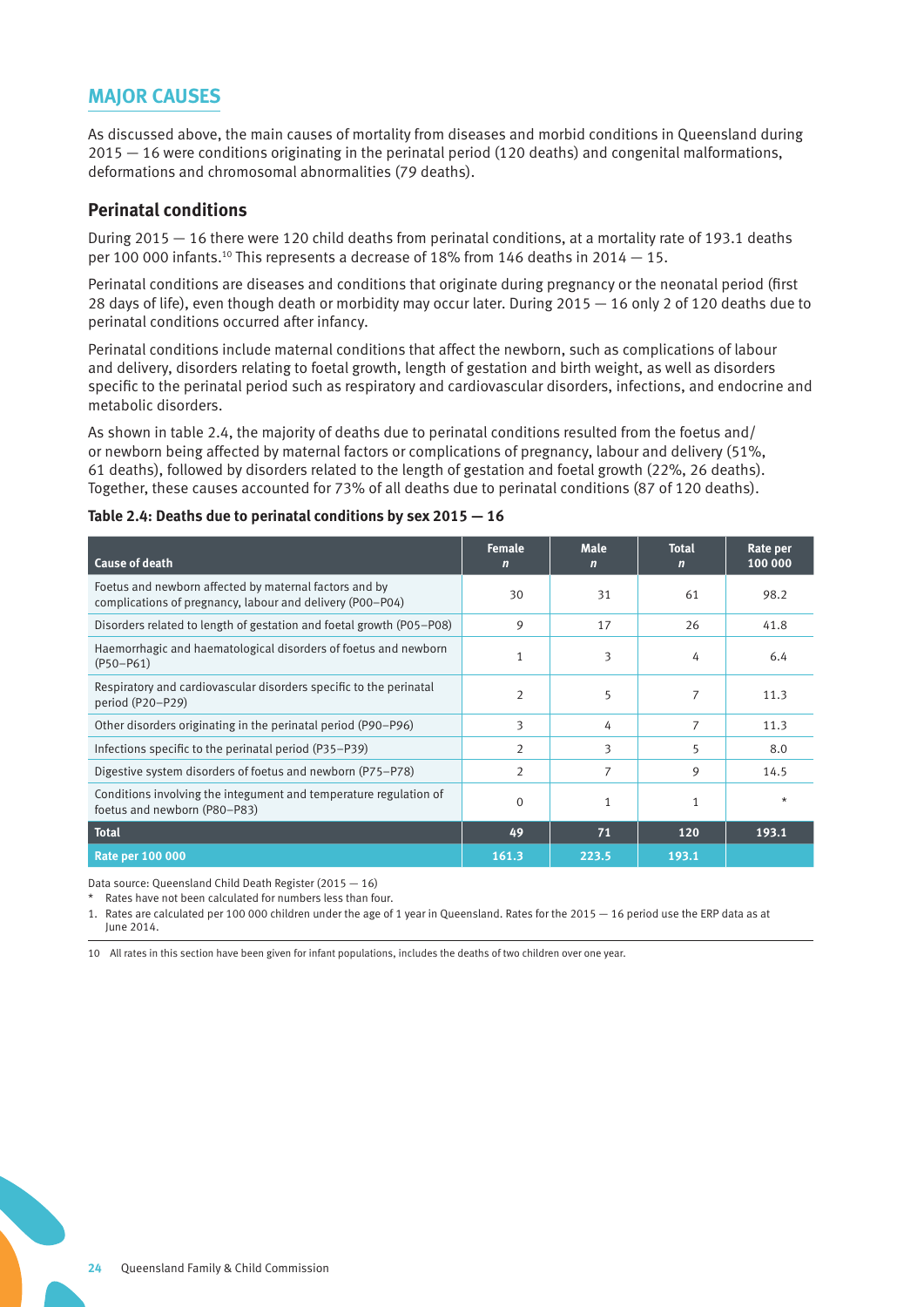# **Congenital anomalies**

During 2015 — 16 there were 79 child deaths from congenital abnormalities, at a mortality rate of 7.1 deaths per 100 000 children aged 0–17 years. This represents a decrease of 15% from 93 deaths in 2014 — 15.

Congenital anomalies are mental and physical conditions present at birth that are either hereditary or caused by environmental factors.<sup>11</sup>

As shown in Table 2.5, the leading causes of death due to congenital anomalies were malformations of the circulatory system (27%, 21 deaths), and chromosomal abnormalities, not elsewhere classified (23%, 18 deaths). Together these causes accounted for 49% of all deaths due to congenital anomalies (39 of 79 deaths).

#### **Table 2.5: Deaths due to congenital anomalies by sex 2015 — 16**

| <b>Cause of death</b>                                                                  | <b>Female</b><br>$\mathbf n$ | <b>Male</b><br>n | <b>Total</b><br>n | Rate per<br>100 000 |
|----------------------------------------------------------------------------------------|------------------------------|------------------|-------------------|---------------------|
| Congenital malformations of the circulatory system (Q20-Q28)                           | 9                            | 12               | 21                | 1.9                 |
| Chromosomal abnormalities, not elsewhere classified (Q90-Q99)                          | 10                           | 8                | 18                | 1.6                 |
| Congenital malformations of the nervous system (Q00-Q07)                               | 8                            | 5                | 13                | 1.2                 |
| Congenital malformations of the urinary system (Q60-Q64)                               |                              | 4                | 5                 | 0.4                 |
| Other congenital malformations (Q80-Q89)                                               | 3                            | 4                |                   | 0.6                 |
| Congenital malformations and deformations of the musculoskeletal<br>system $(Q65-Q79)$ |                              |                  | 9                 | 0.8                 |
| Congenital malformations of the respiratory system (Q30-Q34)                           | $\overline{2}$               | 1                | 3                 | $\star$             |
| Other congenital malformations of the digestive system (Q38–Q45)                       | $\overline{2}$               | $\Omega$         | 2                 | $\star$             |
| Cleft lip and cleft palate (Q35-Q37)                                                   | $\Omega$                     | 1                |                   | $\star$             |
| <b>Total</b>                                                                           | 37                           | 42               | 79                | 7.1                 |
| <b>Rate per 100 000</b>                                                                | 6.8                          | 7.3              | 7.1               |                     |

Data source: Queensland Child Death Register (2015 — 16)

\* Rates have not been calculated for numbers less than four.

1. Rates are calculated per 100 000 children and young people aged 0–17 years in Queensland. Rates for the 2015 — 16 period use the ERP data as at June 2014.

# **Deaths from notifiable conditions**

A disease may be notifiable to state health authorities if there is potential for its control or if there is a demonstrated public interest in a condition.12 The factors considered when deciding if a condition should be notifiable include the overall impact of the disease on morbidity and mortality, and the availability of control measures. Notification allows authorities to detect outbreaks early and take rapid public health action, if necessary, and to plan and monitor these efforts. It also provides information on patterns of occurrence of disease.

Six children and young people died with a notifiable condition as shown in Table 2.6; however it should be noted that in 2 of the cases the notifiable condition was not the underlying cause of death, as the young people had other serious illnesses. Three of the 6 deaths with notifiable conditions were vaccine-preventable or potentially vaccine-preventable conditions.<sup>13</sup>

Over the last three years 11 children died with vaccine preventable diseases, with the most common of these being invasive meningococcal disease, invasive pneumococcal disease and influenza.14

Commonwealth laws introduced in January 2016 ('*no jab, no pay'*) require parents to ensure their children meet their immunisation requirements in order to be eligible for, and to continue receiving, the Child Care Benefit, Child Care Rebate and the Family Tax Benefit.

<sup>11</sup> ICD-10 Chapter XVII, Congenital malformations, deformations and chromosomal abnormalities.

<sup>12</sup> For the complete Queensland Notifiable Conditions Schedule contained in the *Public Health Regulation 2005*, see the online supplementary materials. 13 In Australia, publicly-funded immunisation programs are administered by state and territory governments. The current National Immunisation Program Schedule (valid from May 2012) includes vaccinations against the following diseases: hepatitis B, diphtheria, tetanus, pertussis (whooping cough, poliomyelitis, Haemophilus influenzae type b (Hib), invasive pneumococcal disease, rotavirus, measles, mumps, rubella, meningococcal C disease, varicella (chicken pox), influenza and human papillomavirus (HPV).

<sup>14</sup> Vaccines are available for only selected strains of pneumococcal disease and influenza.